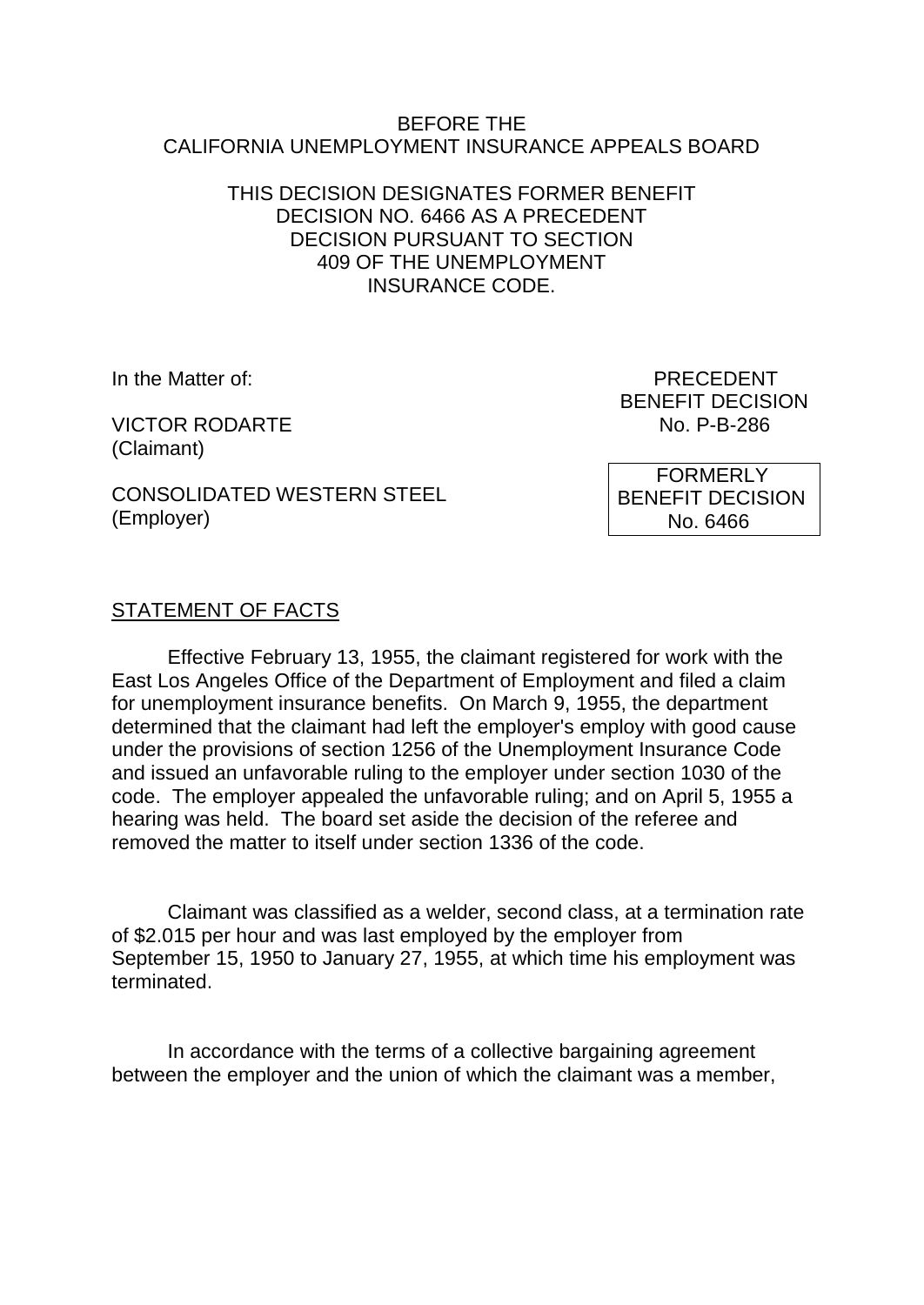#### P-B-286

it was provided that, in the event of a reduction in force, an employee affected by the reduction could elect to remain at work in a specified lower classification by displacing an employee with less seniority. The employee who elected such reclassification retained seniority and would be returned to the higher classification when the volume of work permitted. In the period prior to January 27, 1955, the business of the employer had decreased; and it became necessary to put in effect a general reduction in force, which during the year involved between four hundred and five hundred employees. On or about January 27, 1955 as a result of such reduction in force, the claimant was offered work by the employer as a general helper in an unskilled laborer's classification at a rate of \$1.745 per hour. The claimant refused to accept such demotion and reduction in pay and accepted a layoff. The employer recalled the claimant to work in his regular classification on March 23, 1955.

# REASONS FOR DECISION

In considering the "good cause" provision of section 58(a)(1) of the act (now section 1256 of the code), we have stated that "good cause" means:

". . . a real, substantial, and compelling reason for leaving employment of such nature as would cause a reasonable person genuinely desirous of retaining employment to take similar action. . ." (Benefit Decisions Nos. 5686, 5906, and 5978)

We have also held that, on a transfer to another job, if the offered work is wholly unrelated to the work last performed by the employee and is also wholly unrelated to any work within the employee's prior training, experience, or qualifications, then the employee has good cause for refusing to accept the work (Benefit Decision No. 5906).

In the present case, while it is not established by the record that the offered work was beyond the claimant's prior training, experience, or qualifications, nevertheless it was an unskilled classification and unrelated to the skilled classification of the claimant's primary occupation. In addition, the transfer involved a reduction in pay of approximately 13%. We believe that a substantial reduction in wages together with the transfer from skilled to unskilled labor constituted "good cause" for the claimant's work refusal.